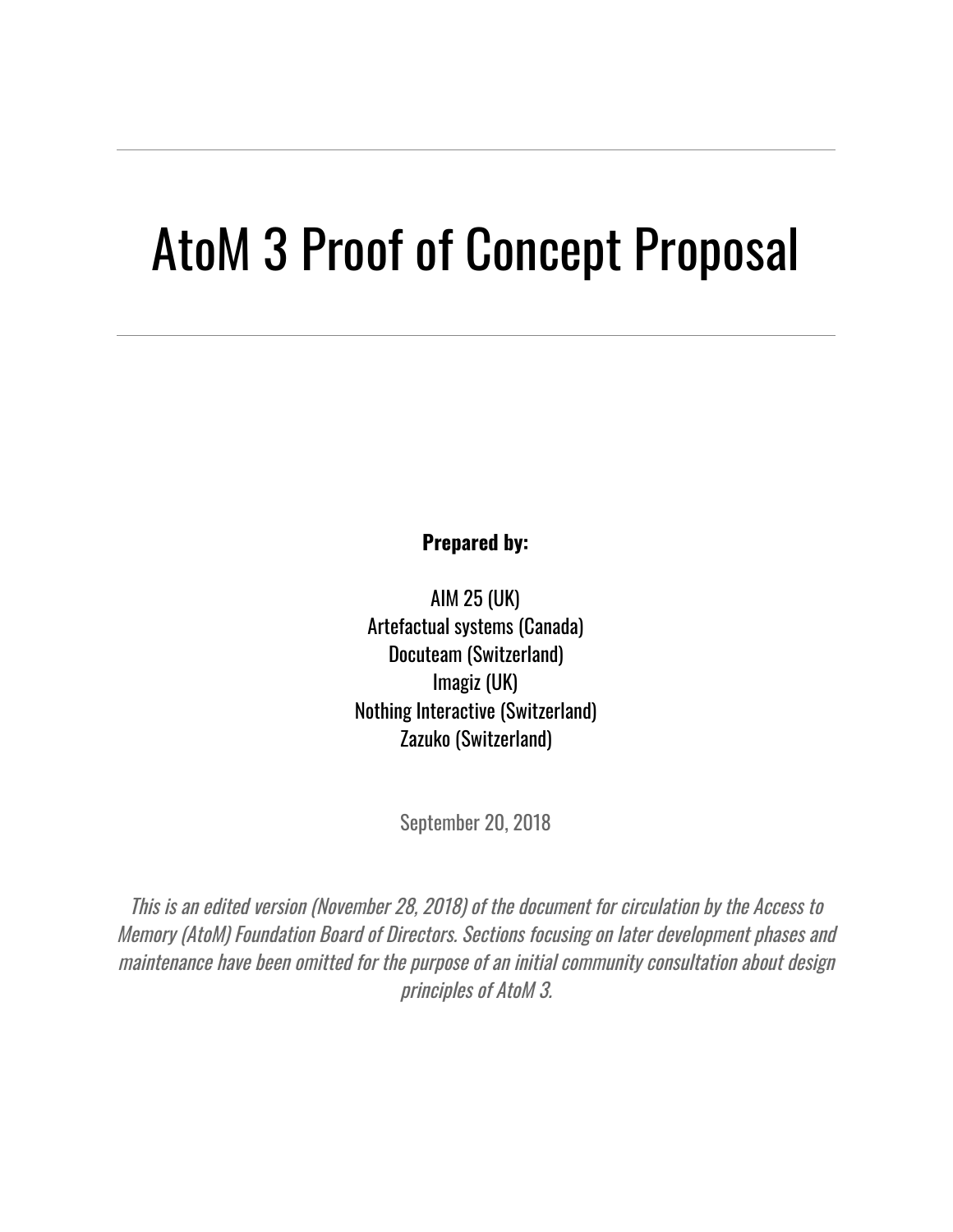# **Table of Contents**

| <b>Executive summary</b>                                                 | 4  |
|--------------------------------------------------------------------------|----|
| How this document is structured                                          | 5  |
| 1. Why replace AtoM 2?                                                   | 6  |
| 2. Design principles for AtoM 3                                          | 7  |
| 3. What is a Proof of Concept?                                           | 9  |
| 4. Building a Proof of Concept: detailed description                     | 9  |
| 4.1 Example target users                                                 | 9  |
| 4.2 Use case 1: converting existing archival descriptions to Linked Data | 10 |
| 4.3 Use case 2: enabling improved archival description                   | 11 |
| 4.4 Use case 3: federating and exposing data                             | 12 |
| 4.5 Tasks for the Proof of Concept                                       | 14 |
| 4.6 Evaluating the Proof of Concept                                      | 15 |
| 5. Proposed technical architecture (high-level)                          | 16 |
| APPENDIX A: THE CASE FOR LINKED DATA                                     | 18 |
| Better sharing of information                                            | 18 |
| Easier aggregation and updates in multi-repository portal sites          | 18 |
| More context, more meaning, more nuance                                  | 19 |
| Better support for standardization                                       | 20 |
| Meeting the need with AtoM 3                                             | 20 |
| APPENDIX B: PROPOSED TECHNICAL ARCHITECTURE (DETAILED)                   | 22 |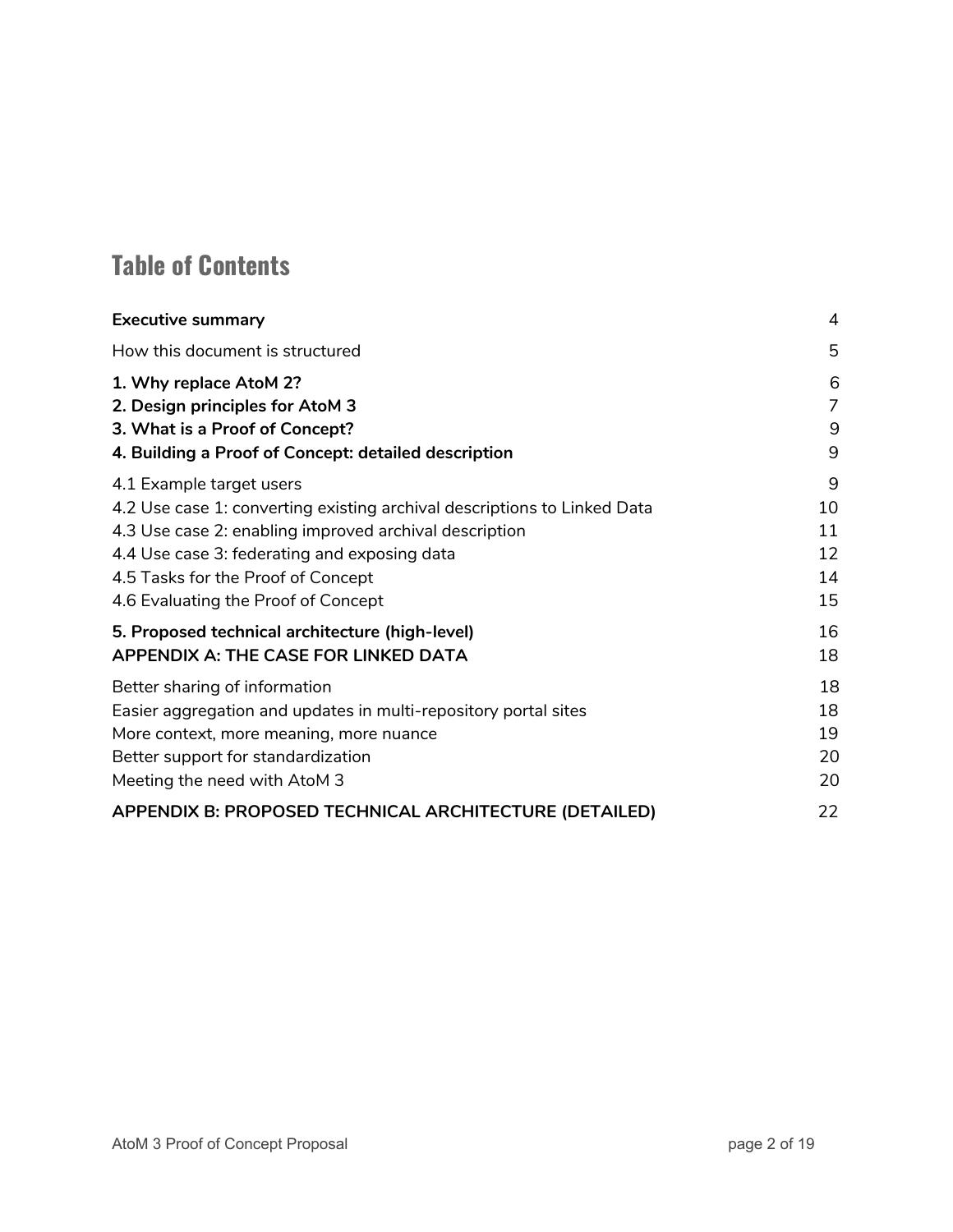# <span id="page-2-0"></span>**Executive summary**

This document presents a proposal for building a Proof of Concept for a software application that would serve as a successor to Access to Memory 2.x (AtoM 2). AtoM 2 is an open-source, web-based, multilingual application designed to enable description and online discovery of archival holdings. $^\mathrm{1}$  Built around the International Council on Archives' descriptive standards (ISAD(G), ISDIAH, ISAAR (CPF) and ISDF<sup>2</sup>), AtoM 2 has been implemented around the world as both single-institution sites and multi-repository portals at the regional and national level.

From August 23 to 25, 2018, a group of organizations dedicated to developing and supporting open-source software met at King's College in London to discuss feature and technical requirements for what is currently being called AtoM 3. This document is the output of that three-day workshop and is being presented as a request for funding of the Proof of Concept (PoC). Representatives of the following organizations took part in the workshop and jointly authored this document:

#### **AIM25 (UK)**

AIM25 is a charity which supports access to more than 150 archival institutions in London, including local authorities, universities and learned and scientific bodies such as the Royal Society and Wellcome Library. It aggregates and makes cross-searchable collection level descriptions of around 17,000 archives held by its members, and also manages the UK Archival Thesaurus. AIM25 has led or partnered in four Linked Data projects using archival data. <https://aim25.com/>

#### **Artefactual Systems (Canada)**

Artefactual specializes in developing and supporting open-source software for the cultural heritage sector. The company is the lead developer of AtoM 2 and, with 10 archivists currently on staff, has deep experience in archival practice and implementing archival descriptive standards. <https://www.artefactual.com/>

#### **Docuteam (Switzerland)**

Docuteam supports a wide range of organisations in their information management and archiving activities, covering the whole life cycle of information. The company also develops open source software for digital preservation in archives and research libraries. <https://www.docuteam.ch/en/>

#### **Imagiz (UK)**

Imagiz is a web design and development company with extensive experience helping cultural and academic organizations improve the management, availability and presentation of their

<sup>1</sup> <https://www.accesstomemory.org/>.

<sup>2</sup> <https://www.ica.org/en/public-resources/standards>.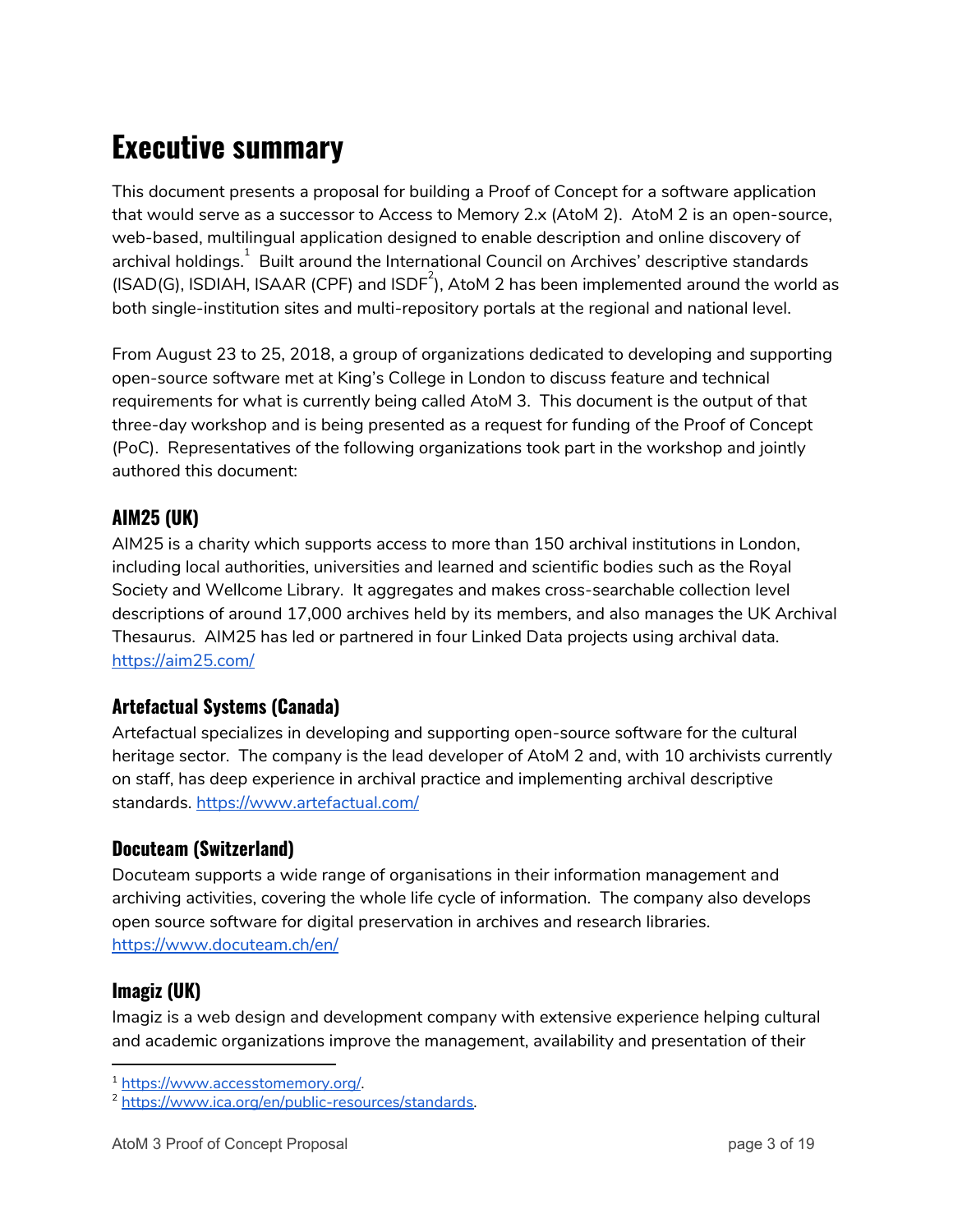archival materials. Imagiz specializes in AtoM data migrations and technical support, creating and managing large online collections for a number of high-profile UK institutions. <https://imagiz.com/archios/>

#### **Nothing Interactive (Switzerland)**

Nothing Interactive is a web design company that supports clients in user-centered design to optimise the experience of the client's digital product. Nothing Interactive strives for a holistic approach and offers expertise in concept, design and development. Among others, Nothing Interactive works with the Swiss parliament to promote education and helps Swiss publishers like Klett in their digital transformation. Nothing Interactive also supports and contributes to different open-source technologies that enable better collaboration and/or eases content management. <https://www.nothing.ch/en>

#### **Zazuko (Switzerland)**

Zazuko, founded in 2014, is a consulting company for Semantic Web and related technologies. The company consults with various Swiss government agencies like the State Secretariat for Economic Affairs, the Federal Archive, the Federal Statistical Office and Federal Office of Topography and with enterprise customers in the communication, shipping and life sciences industries. Zazuko is co-creator of the open-source RDF.js stack for JavaScript, in collaboration with MIT CSAIL (under Sir Tim Berners-Lee) and IDLab at Ghent University. <http://zazuko.com/>

### <span id="page-3-0"></span>How this document is structured

The authors of this document propose that AtoM 3 be designed as a platform capable of supporting Linked Data while maintaining the functional capabilities of AtoM 2. "Linked Data" is a way of structuring data so that disparate sources of information can be linked together in ways that can be understood by computers. This allows for much more robust searching, data aggregation and data visualization, making multi-repository portals easier to update and allowing archives to make use of existing online resources such as authority records and subject terms. See **[Appendix](#page-13-1) A** for more information about Linked Data and **section 2** for proposed design principles for AtoM 3.

The authors are seeking funding to build a Proof of Concept for AtoM 3. A Proof of Concept, or PoC, is a project designed to demonstrate the feasibility of developing a software application to meet the needs of defined stakeholders. It does this by testing that a set of desired software functions will work as expected when implemented with the chosen technical architecture and toolset. See **section 3** for a more detailed definition of a PoC.

The proposed PoC is described as a set of user personas, use cases, user stories and tasks. **Section 4** describes all of these aspects of the PoC in detail, and also defines the role of testers in evaluating the success of the PoC. **Section 5** proposes a high-level technical architecture designed to achieve the functional capabilities envisioned for AtoM 3, which will be tested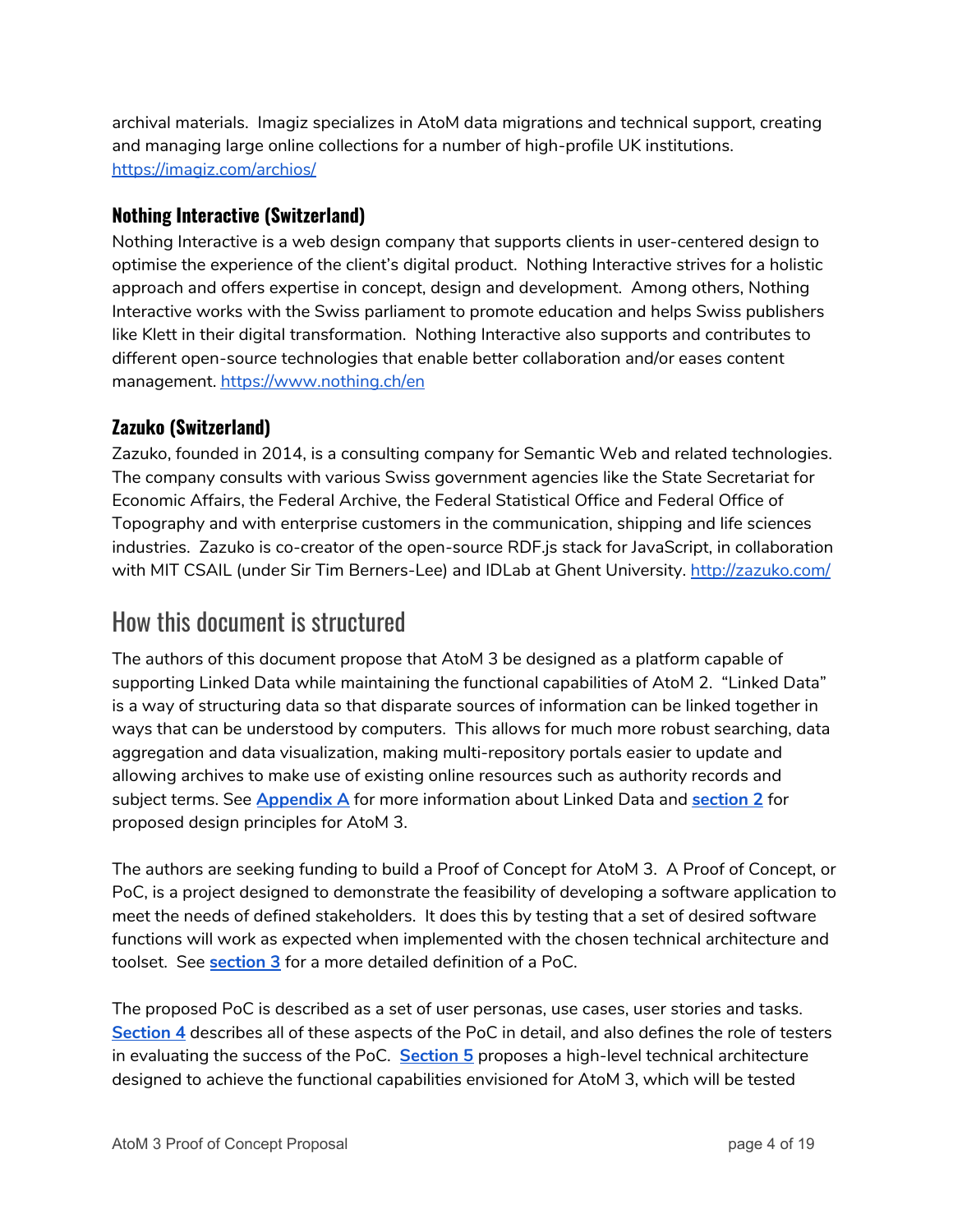during the PoC; **Appendix B** provides a more detailed look at the proposed architecture and technology stack.

# <span id="page-4-0"></span>**1. Why replace AtoM 2?**

AtoM 2 is a re-architected version of ICA-AtoM, the development of which started in 2006. ICA-AtoM was introduced as a production system in 2008 and is still in use at some institutions around the world. AtoM 2 was designed to support greater scalability, better search capabilities and more robust data interoperability, but it was not a complete redesign of the system. ICA-AtoM and AtoM 2 are thus software applications that were designed more than 12 years ago, a long time in the software development world. Since then, new development frameworks, libraries and tools have been introduced that affect the design of software applications developed for the web, and the basic technology stack that makes up AtoM 2 has become deprecated and challenging to maintain.

In addition to advances in technology, changes in basic concepts of how data are created, displayed and exposed via search interfaces have led to fundamental changes in how an application like AtoM could serve the needs of archives. In 2016 the International Council on Archives' Experts Group on Archival Description released Records In Contexts (RiC) $^{\rm 3}$ , a Linked Data conceptual model for archival description which is designed to incorporate and be a successor to the ICA's existing archival description standards. The Experts Group is currently working on an ontology for the model. The release of RiC, and developments in other standards and ontologies for describing resources, points to fundamental shifts in the way archivists think about the ways in which records are described and made available to users. Software applications designed for archival description need to adapt to these shifts.

# <span id="page-4-1"></span>**2. Design principles for AtoM 3**

A chief design principle is that AtoM 3 will incorporate AtoM 2's current features while providing a better user experience and enabling organizations to share information through the use of Linked Data. AtoM 3 must also ensure that AtoM 2 data can be imported into AtoM 3 with relative ease. Moreover, although Linked Data is a new paradigm for archival description, the writers of this proposal are acutely aware that most archivists do not necessarily want to learn new modes of description or abandon previous work in order to use a new software application. With this in mind, we have listed some of the key features of AtoM 2 below, and consider them to be the foundational features that must be supported by its successor.

3

[https://www.ica.org/en/records-in-contexts-ric-a-standard-for-archival-description-presentation-congre](https://www.ica.org/en/records-in-contexts-ric-a-standard-for-archival-description-presentation-congress-2016) [ss-2016](https://www.ica.org/en/records-in-contexts-ric-a-standard-for-archival-description-presentation-congress-2016)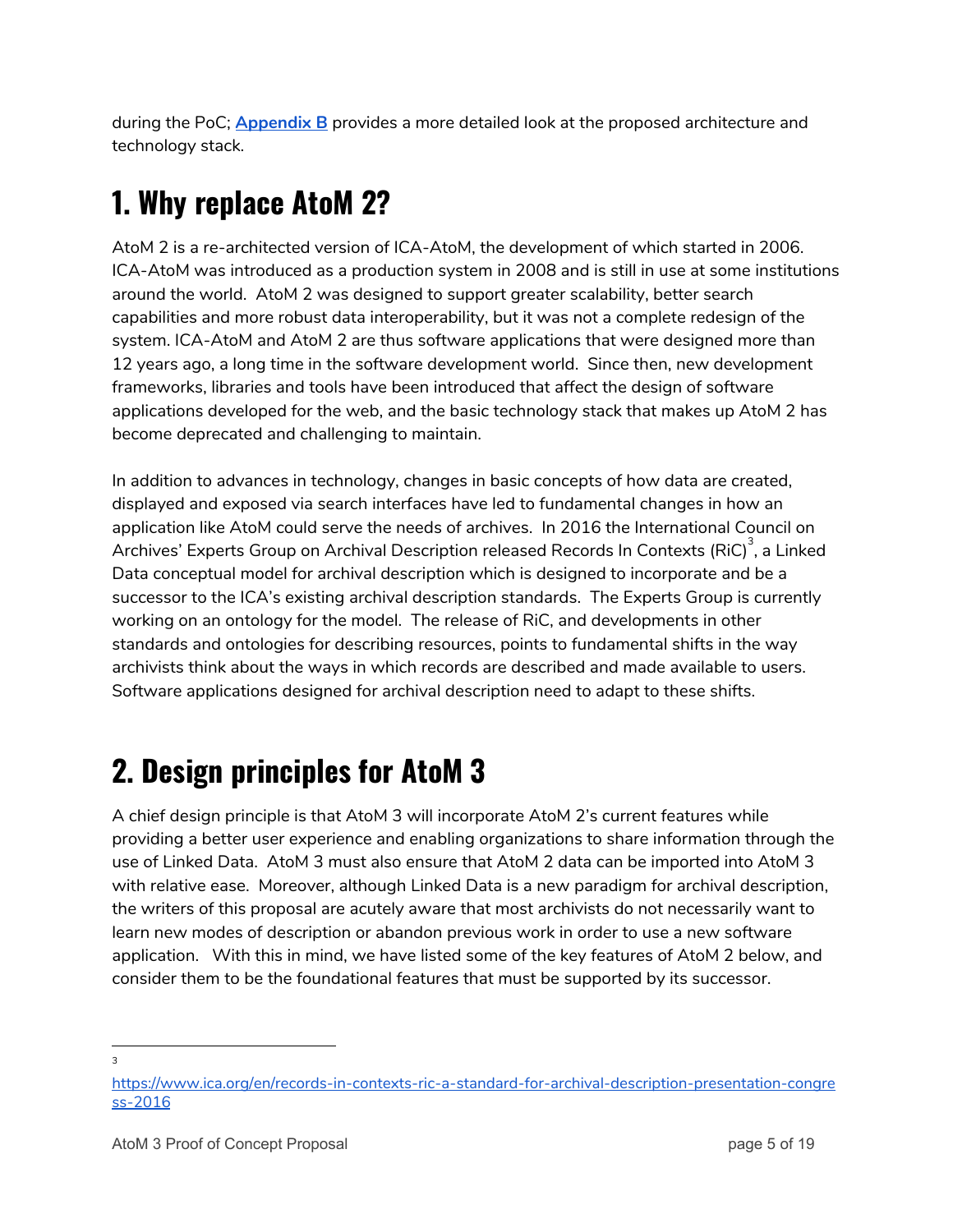- **Standards based**: the ability to create archival descriptions using templates based on the ICA's descriptive standards and additional standards such as the Canadian Rules for Archival Description, Dublin Core and MODS
- **Web based**: all end users need is a web browser and an internet connection, meaning they can access and edit their site from any computer
- **Digital object display** within the context of descriptive metadata the user can navigate from thumbnail to reference display to download (if permitted)
- Editable **hierarchical taxonomies**
- **Multilingual**: ability to coordinate community translations for each release; ability to translate both content and user interface elements
- **Configurable**: many user interface elements can easily be modified (user interface labels, menus, controlled terms)
- **Hierarchical display**: the ability to generate and navigate a full-width treeview of archival descriptions
- Ability to create **custom themes**
- Ability to create **accession records** and link archival descriptions to them
- Ability to separate description and **actor records** and to embed relevant actor information in archival descriptions
- Ability to support **multiple repositories**
- Ability to **bulk import and expor**t descriptions, authorities and repository records in XML or CSV formats via the user interface

AtoM 3 should support the features described above, as well as the following:

- **Linked Data support**:
	- **Serialization of archival descriptions to RDF** 4
	- Ability to semantically **link to external resources** such as name authorities, controlled vocabularies and archival holdings at other institutions
	- Ability for users to **dynamically query and display content** from disparate AtoM sites and other Linked Data generators
	- Ability to **expose descriptions to data aggregators** such as Digital Public Library of America, Europeana, ArchivesHub, ArchivesCanada, etc.
	- Ability to integrate with RDF **visualization tools** to support geo-mapping, histogram and other graphic data representations
- **Continuity**: templates and user interfaces that are familiar to archivists, and the ability to import archival descriptions from AtoM 2 and other EAD authoring tools

<sup>4</sup> RDF stands for Resource Description Framework, a standard model for data exchange on the web using Linked Data triples. See [https://www.w3.org/RDF/.](https://www.w3.org/RDF/)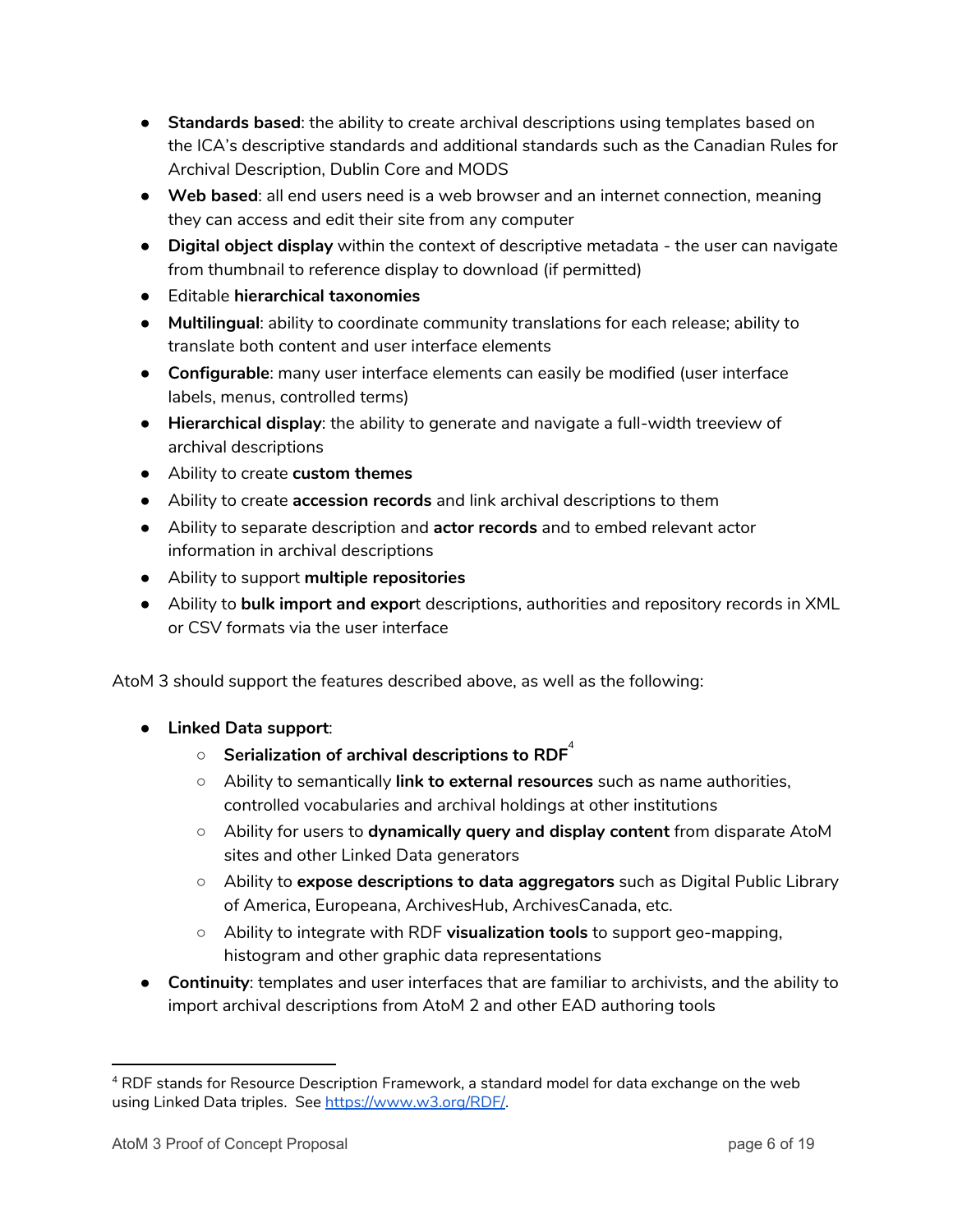- **Data federation**: separation of the front-end and back-end, allowing content from multiple back-end instances to be displayed in a single front-end portal
- **Enhanced digital object handling**: better support for digital object viewers, including IIIF  $^{\rm 5}$  viewers; integration with external systems such as DAMS and digital preservation systems
- **Web accessibility**: support for international standards and best practices for web accessibility to allow individuals with visual impairments to use AtoM 3

# <span id="page-6-0"></span>**3. What is a Proof of Concept?**

In software development, a Proof of Concept, or PoC, is a project designed to demonstrate the feasibility of developing a software application to meet the needs of defined stakeholders by testing that a set of desirable software functions will work as expected when implemented with the chosen technical architecture and toolset. To undertake a PoC, the design team must establish relevant stakeholder needs via use cases and user stories. The design team then defines a software function set and technology stack that is hypothesized to satisfy the stated stakeholder needs, but which must be tested by the PoC in order to prove the hypotheses. A PoC includes considerable analysis and design and just enough coding to make the solution testable by the designated stakeholders. A successful PoC will allow the design team to test the feasibility of the proposed technology stack and functionality; it will also allow the stakeholders to assess whether the proposed software design can satisfy their needs.

# <span id="page-6-1"></span>**4. Building a Proof of Concept: detailed description**

We aim to focus the AtoM 3 PoC on typical creators and users of archival descriptions. We therefore propose a set of use cases and user stories to meet the needs of the personas described below.

### <span id="page-6-2"></span>4.1 Example target users

 $^{\rm 5}$  IIF is a set of specifications designed to enhance the ability of organizations to display their digital content online. See <https://iiif.io/>.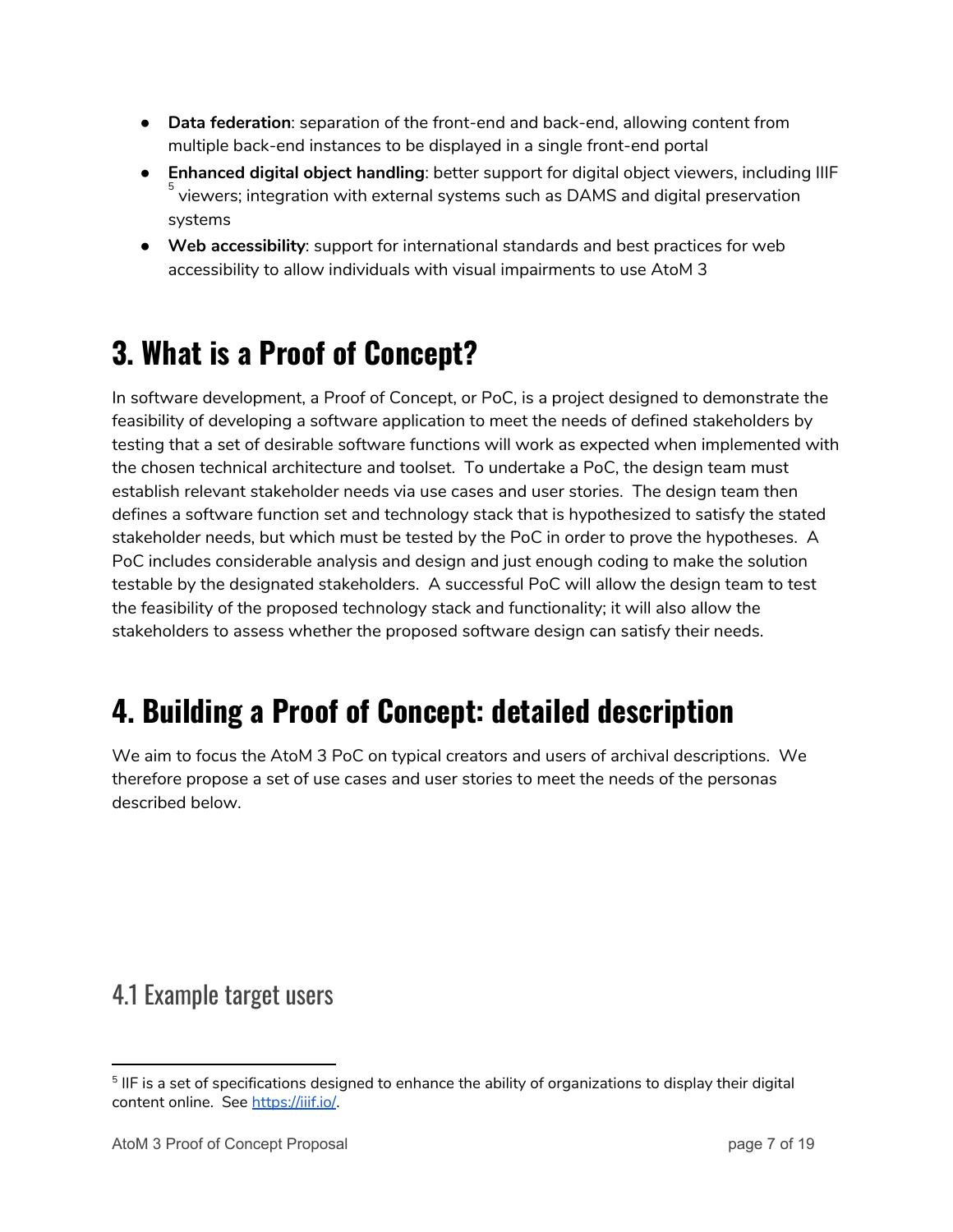| Persona             | <b>Motivation &amp; frustration</b>                                                                                                                                                                                                                                                                                                       |
|---------------------|-------------------------------------------------------------------------------------------------------------------------------------------------------------------------------------------------------------------------------------------------------------------------------------------------------------------------------------------|
| Researcher          | My main motivation is to be able to intuitively aggregate different<br>records from multiple sources and create my own collections in order<br>to support my research.<br>My main frustration is discovering a new interface that looks better<br>but lacks features that help me better search for and aggregate my<br>data.             |
| Archives<br>manager | My main motivation is to see that my organization's work in AtoM 2<br>is not lost and that the data my organization created can now be<br>used in new ways we couldn't have imagined possible before.<br>My main frustration is having to allocate resources to learning a new<br>interface or re-creating descriptions done in the past. |
| Archivist           | My main motivation is to be offered a tool that enables me to work<br>with large volumes of data and be able to perform metadata<br>authoring tasks faster with better results.<br>My main frustration is to feel limited by the tool rather than enabled.                                                                                |
| Curator             | My main motivation is to have a powerful way of finding data, using<br>precise and specific criteria, and to be able to show it off with a great<br>virtual exhibit.<br>My main frustration is to be offered a powerful tool that is feature<br>centered and doesn't attract visitors to our site.                                        |

# <span id="page-7-0"></span>4.2 Use case 1: converting existing archival descriptions to Linked Data

#### **Assertions:**

- 1. It will be possible for AtoM 2 users to upgrade to AtoM 3 without having to undertake time-consuming data migrations
- 2. It will be possible to convert traditional hierarchical descriptions to RDF
- 3. It will be possible to view the RDF descriptions in hierarchical and non-hierarchical visual representations

| <b>User</b> | User story |
|-------------|------------|
|-------------|------------|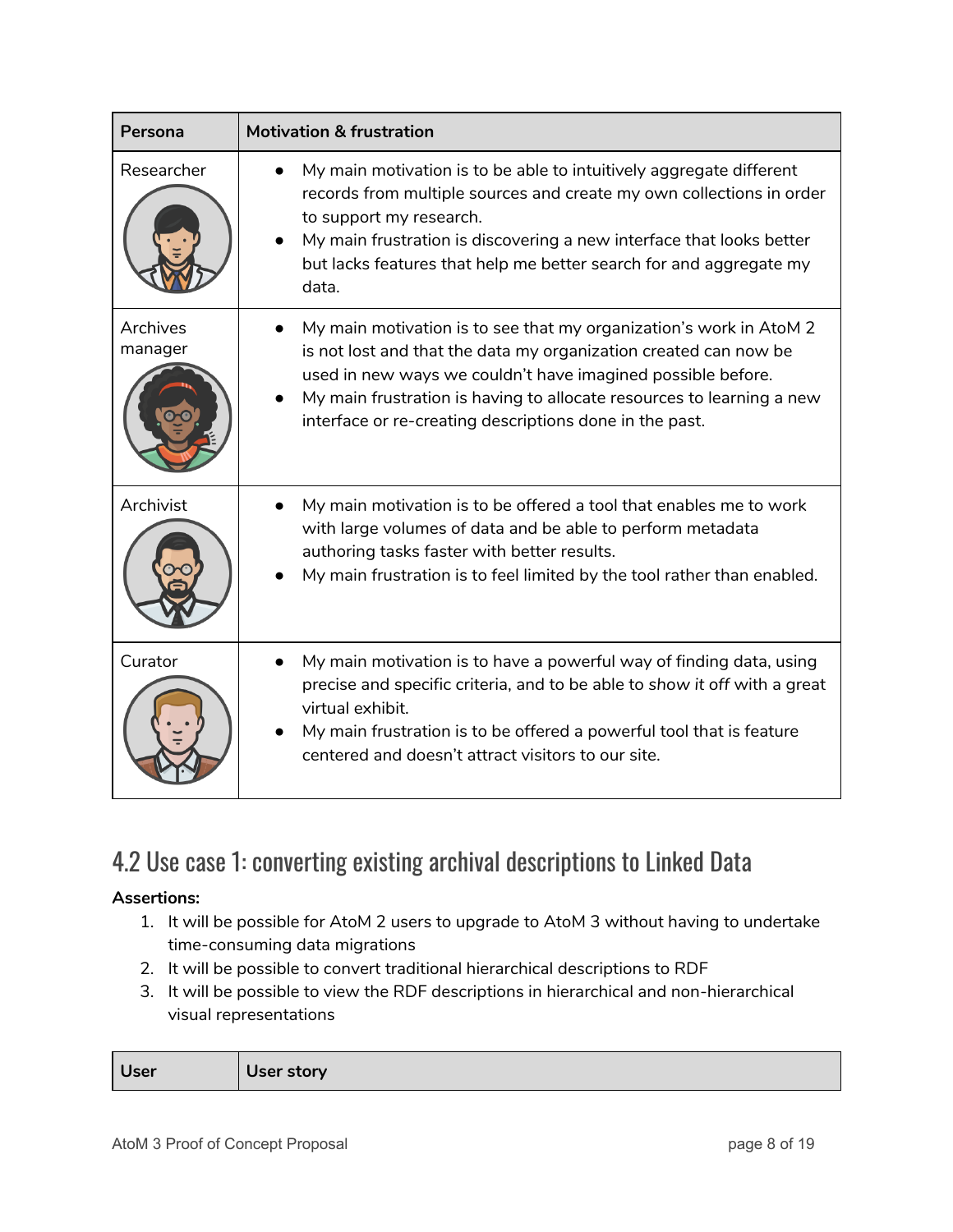

As an archives manager, when I implement AtoM 3 to manage and disseminate our archival data, I would like to easily migrate my archival descriptions from AtoM 2 without having to perform data mapping, data clean-up or other expensive and time consuming tasks, so I can protect my organization's investment in our current AtoM 2 data and minimize the costs of upgrading to AtoM 3.

#### **How to meet the needs expressed in the user story**

- 1. Demonstrate that it is possible to import AtoM 2 descriptions into AtoM 3 using scripting and automation
- 2. Demonstrate that imported AtoM 2 descriptions can be serialized to RDF
- 3. Demonstrate how data can be represented hierarchically and non-hierarchically on the web

### <span id="page-8-0"></span>4.3 Use case 2: enabling improved archival description

#### **Assertions:**

- 1. It will be possible for AtoM 3 users to create archival descriptions more quickly and efficiently using automatic linking to external resources
- 2. It will be possible for AtoM 3 users to create archival descriptions with richer context by linking to external resources
- 3. It will be possible for AtoM 3 users to create archival descriptions with richer context by incorporating terms from Linked Data ontologies

| <b>User</b> | User story                                                                                                                                                                                                                                                                                                                   |
|-------------|------------------------------------------------------------------------------------------------------------------------------------------------------------------------------------------------------------------------------------------------------------------------------------------------------------------------------|
|             | As an archivist, when I have large volumes of records to describe, I want to<br>be able to create qualified links to existing external resources so I can<br>perform metadata authoring tasks faster, with fewer errors and richer<br>context, so I can produce higher quality metadata and reduce demands on<br>staff time. |
|             | As an archivist, when I am describing archival materials with complex or<br>nuanced provenance, I would like to create any number of qualified<br>relationships to relevant actors, concepts or other descriptions so I can more<br>accurately reflect the complexity of the provenance.                                     |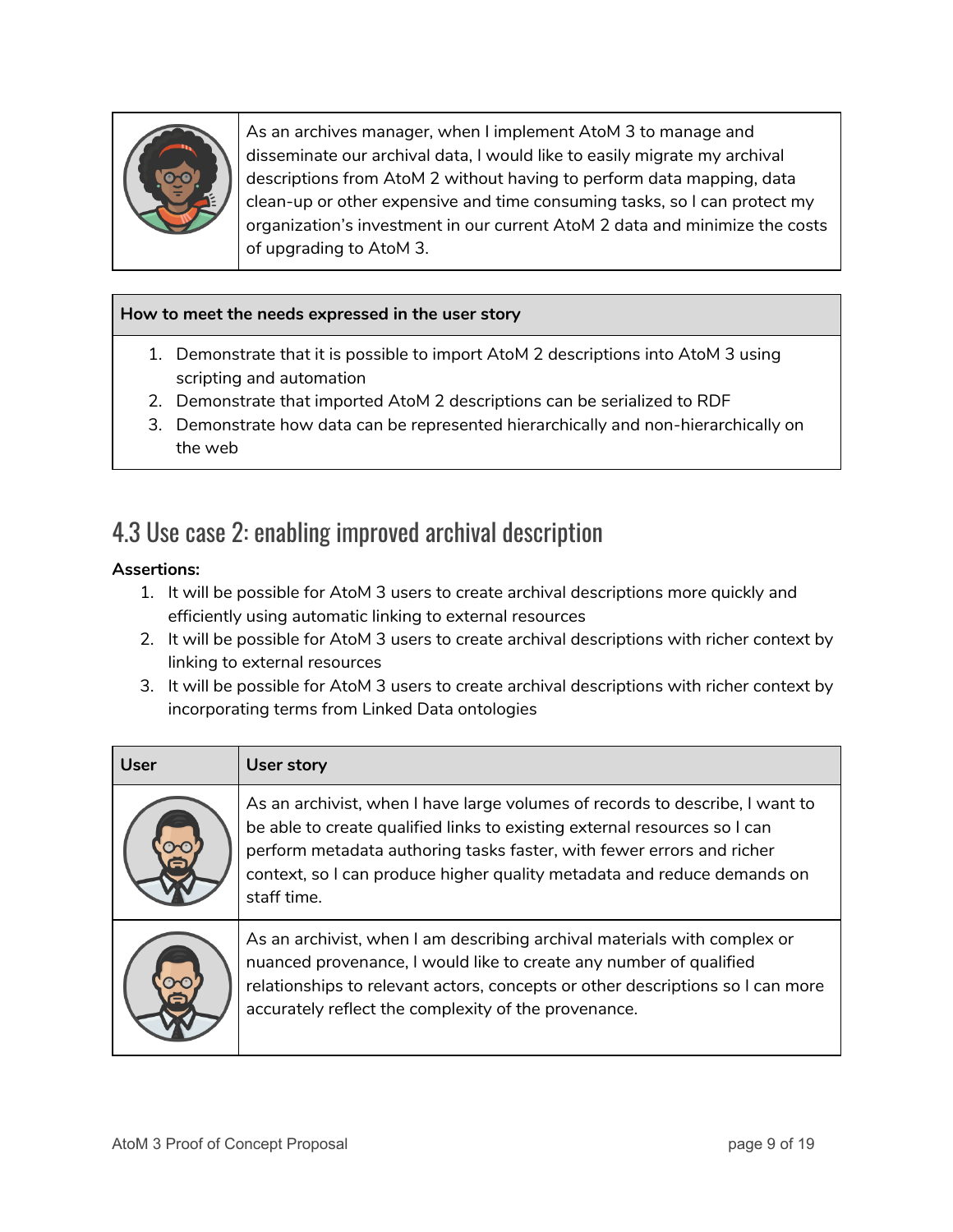

As an archives manager, I want to ensure that the descriptions my staff create are standards-compliant and make use of existing controlled vocabularies and authorities whenever possible, for better data accuracy and better discovery online.

#### **How to meet the needs expressed in the user stories**

- 1. Demonstrate linking and disambiguation using external authorities. $\degree$  For example:
	- display disambiguation (Kingston, Ontario vs Kingston, Jamaica vs Kingston, London) in a way that lets the user choose the right name
	- show how John Smith in Alberta and Smith, John in Quebec are the same person when both have been linked to external authorities
- 2. Demonstrate ways to enhance data entry by, for example:
	- auto-completing fields using external authorities and vocabularies
	- dragging and dropping descriptive entities to establish relationships
- 3. Demonstrate how existing archival descriptions can be enriched by incorporating terms from other ontologies and vocabularies $^7$

### <span id="page-9-0"></span>4.4 Use case 3: federating and exposing data

#### **Assertions:**

- 1. It will be possible to use a single AtoM 3 site to aggregate data from multiple AtoM 3 sites into a data portal
- 2. Robust search functionality will allow users to retrieve results from one or more AtoM 3 sites and view them in on the web.
- 3. AtoM 3 will enable better digital object handling to enhance the end user experience
- 4. AtoM 3 will enable better discovery of archival descriptions on the web

<sup>&</sup>lt;sup>6</sup> Examples of external authorities include Library of Congress vocabularies [\(https://id.loc.gov/](https://id.loc.gov/)), SNAC (Social Networks and Archival Context, [http://snaccooperative.org/\)](http://snaccooperative.org/) and VIAF (Virtual International Authority File, <http://viaf.org/>).

 $7$  Examples of such ontologies include Records in Contexts (RiC-O, [https://www.ica.org/en/records-in-contexts-ric-a-standard-for-archival-description-presentation-congre](https://www.ica.org/en/records-in-contexts-ric-a-standard-for-archival-description-presentation-congress-2016) [ss-2016\)](https://www.ica.org/en/records-in-contexts-ric-a-standard-for-archival-description-presentation-congress-2016), FOAF (Friend of a Friend, <http://xmlns.com/foaf/spec/>) and schema.org ([https://schema.org/\)](https://schema.org/).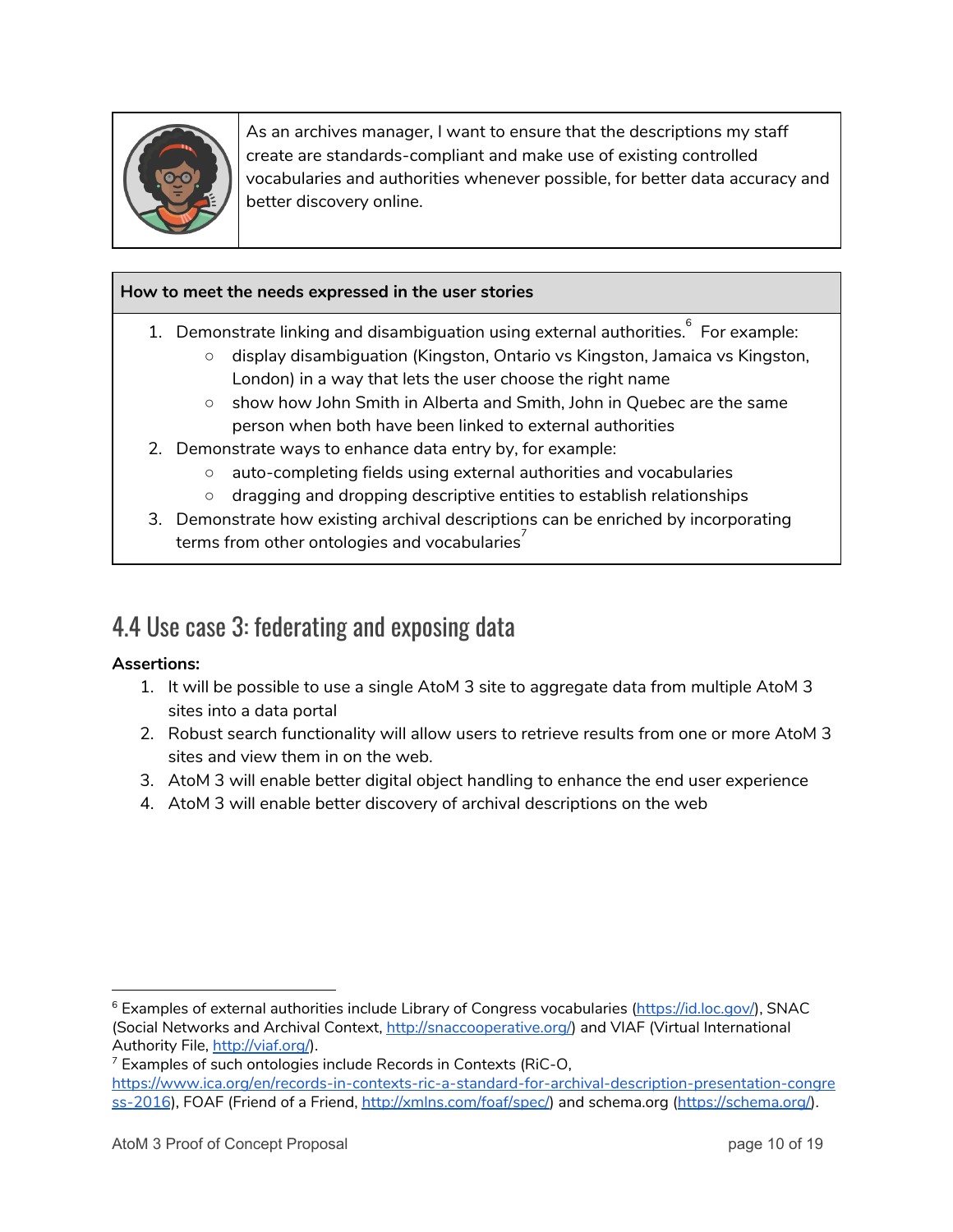| User type | <b>User story</b>                                                                                                                                                                                                                                                                                                                          |
|-----------|--------------------------------------------------------------------------------------------------------------------------------------------------------------------------------------------------------------------------------------------------------------------------------------------------------------------------------------------|
|           | As a archives manager at a large institution, when I need to combine archival<br>data from multiple business units I want to create a single portal site so<br>researchers, archivists, and administrators can easily search across all of the<br>collections held by my institution and view the search results in an integrated<br>list. |
|           | As a digital curator, when creating a virtual exhibit for the anniversary of a<br>significant national event I would like to create a custom collection of archival<br>descriptions and digital objects so I can exhibit the relevant materials from<br>my archives.                                                                       |
|           | As a researcher, when I am searching for records related to my research<br>topic I would like to search across multiple AtoM sites of various archives so<br>that I can find relevant materials held by those archives.                                                                                                                    |
|           | As an archives manager, when we publish our archival descriptions I want<br>them to be found easily by members of the public searching via Google or<br>using my parent institution's website, so I can fulfil my mandate to make my<br>repository's archival holdings available to the public.                                            |

#### **How to meet the needs expressed in the user stories**

- 1. Demonstrate aggregation of content from multiple AtoM 3 sites into a single front-end
- 2. Demonstrate how querying data from one or more AtoM sites from a single location can be accomplished
- 3. Demonstrate how AtoM 3 will be capable of presenting content in IIIF viewers, which can be used to to assemble multi-page digital objects, provide pan and zoom functions, enable OCR text extraction, support annotation and tagging and assemble virtual exhibits
- 4. Demonstrate how a user can easily implement structured RDF in standardized schemas in order to produce better search results in major search engines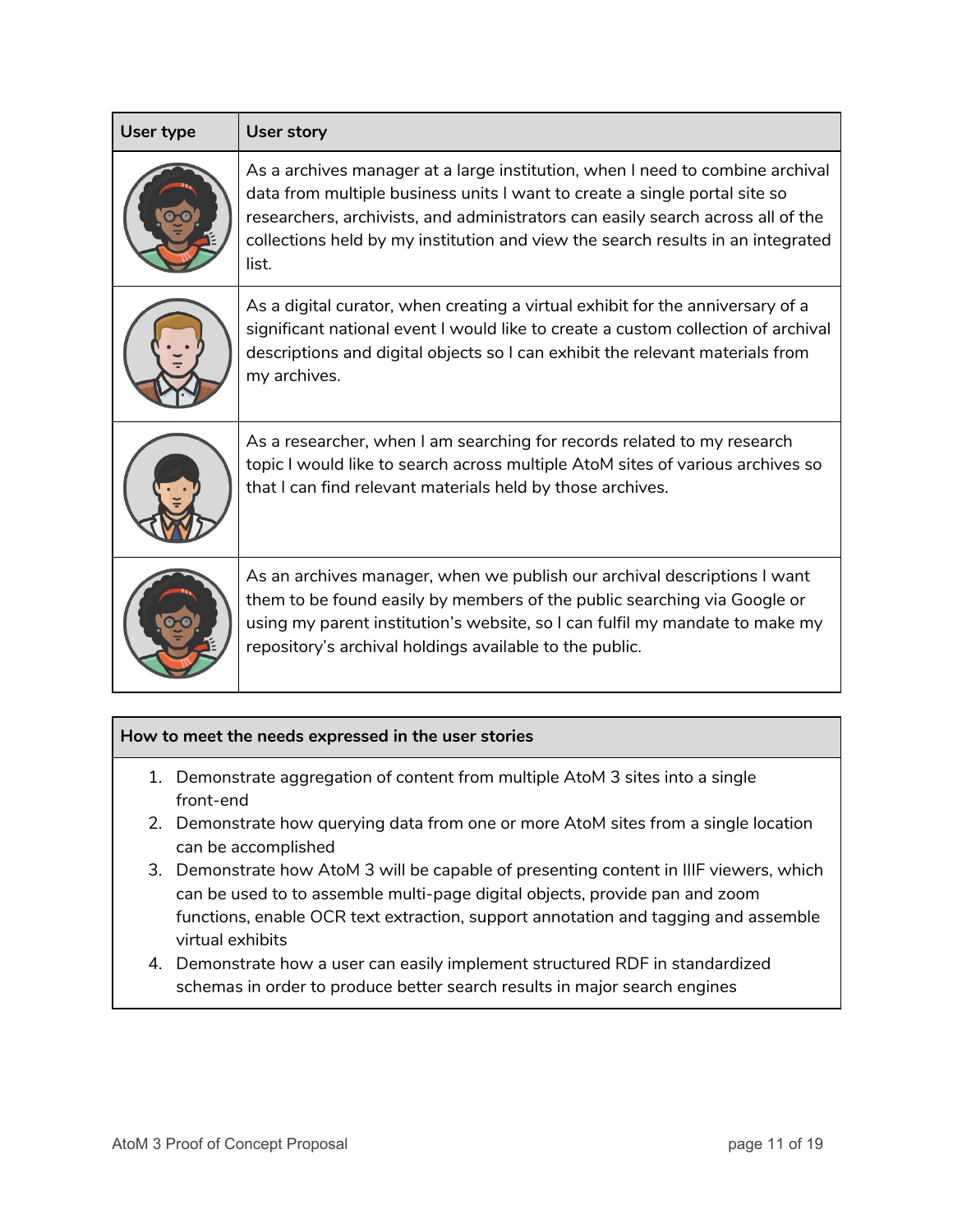# <span id="page-11-0"></span>4.5 Tasks for the Proof of Concept

The PoC will consist of implementing AtoM 3 in a development environment, using the technical architecture described in section 5 below, in order to test the use cases. The environment will be limited to testing the use cases in a minimal way in order to demonstrate the feasibility of the proposed architecture. For example, in a real-world, large-scale production environment the AtoM 3 back-end would have numerous data entry templates and a variety of features designed to enhance the user experience; similarly, the AtoM 3 front-end would provide a feature-rich and user friendly experience to public users as they browse, search for and view content. The PoC environment, in contrast, will have very limited data entry templates and end-user browse features, including some that are html mockups or even wireframes instead of functioning forms, in order to demonstrate the functionality without actually implementing it.

The tasks required to successfully run a PoC include the following. Note that each use case builds on the functionality developed for the previous use case.

#### **Use case 1: converting existing archival descriptions to Linked Data**

- Provision infrastructure (servers and virtual machines) to host the technology stack
- Install software components
- $\bullet$  Select an ontology  $^{\!\!8}$  for mapping AtoM 2 data to the selected ontology and perform the mapping
- Migrate sample AtoM 2 data to the PoC platform, using two or three selected AtoM 2 datasets
- Create a web interface or modify an existing web interface to query the Linked Data and provide hierarchical and non-hierarchical visualizations

#### **Use case 2: enabling improved archival description**

- Create a visual design to show what an AtoM 3 content management interface could look like
- Prepare wireframes for an AtoM 3 back-end to depict data entry templates that would take advantage of Linked Data
- Create a clickable prototype to allow testers to gain an understanding of the data entry experience in AtoM 3 based on the wireframes

 $8$  A useful data model for the purpose of the PoC is Matterhorn RDF, developed by docuteam and the state archives of Wallis (Switzerland). Matterhorn RDF is based on existing ontologies with the goal to provide preservation and description metadata for digital holdings in archives. <https://wiki.docuteam.ch/doku.php?id=docuteam:matterhornrdf>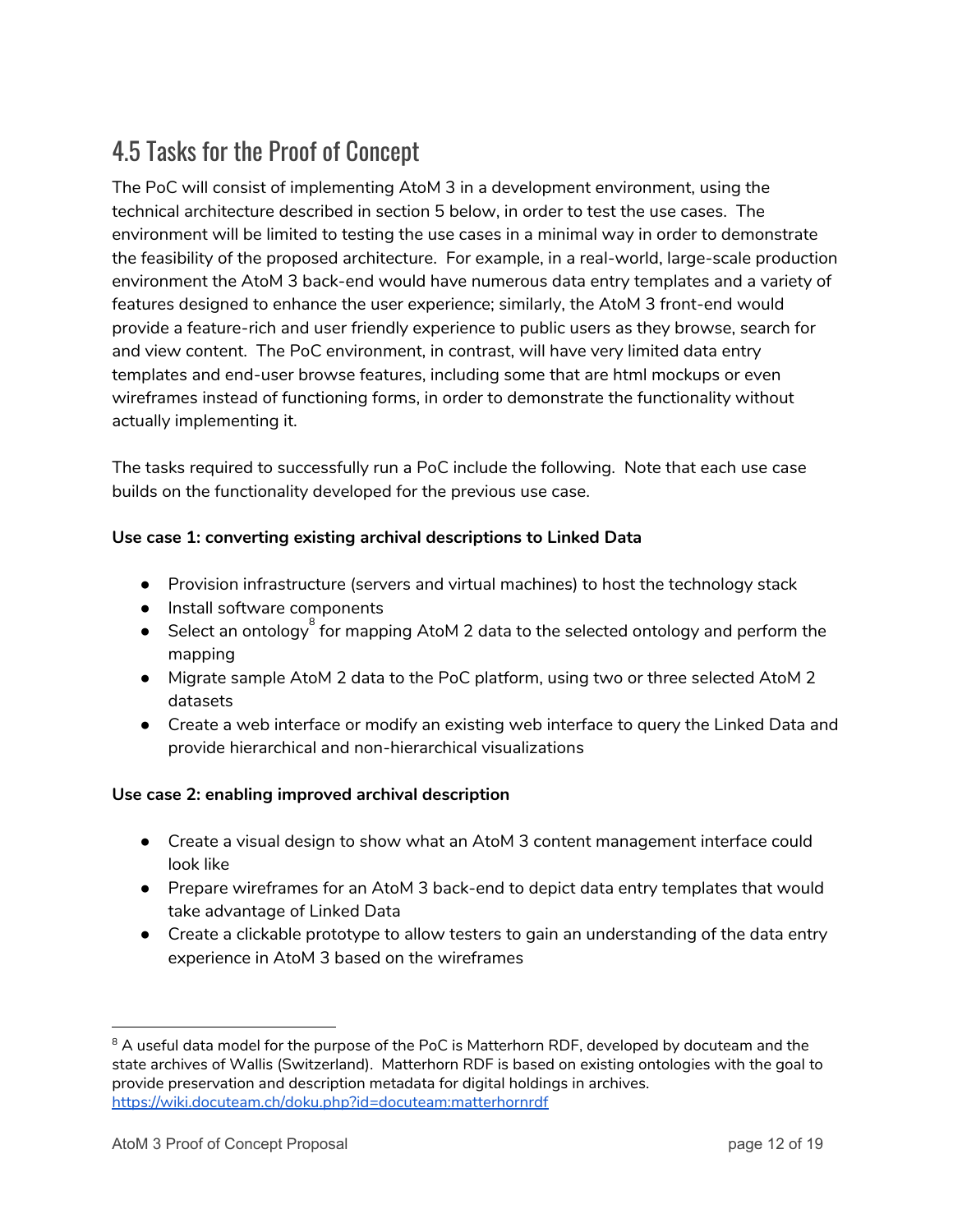#### **Use case 3: federating and exposing data**

- **●** Create a visual design to show what an AtoM 3 public user interface could look like, including hierarchical and non-hierarchical archival description views
- Prepare wireframes for an AtoM 3 front-end
- Create a clickable prototype of the AtoM 3 front-end
- **●** Set up two or three AtoM 3 back-end sites
- Configure the front-end AtoM 3 prototype to perform a federated search against the three AtoM 3 back-end sites and display the results
- Demonstrate that conducting searches in major search engines such as Google retrieve results from the AtoM 3 front-end prototype

### <span id="page-12-0"></span>4.6 Evaluating the Proof of Concept

In keeping with best practices for open-source software development, this document and all analysis, documentation, software code and test results related to the PoC should be made freely available online, and should be well publicized in order to keep the archival community aware and informed at all stages of the process.

Iterative analysis, design, prototyping and testing is foundational to the development of a software application that fulfils its intended purpose and meets the needs of its designated users. Members of the community, particularly current AtoM 2 users, should be asked to comment on this proposal and all other aspects of the PoC, and should be recruited as testers. The design team will make hosted AtoM 3 sites available to the testers, will provide guidance on testing the software, will solicit and document feedback received from the testers, and will make adjustments to the PoC design and implementation in iterative development cycles to address the feedback. This approach is very similar to the software development approach for the original ICA-AtoM application, which benefited greatly from a dedicated pool of testers who provided constant feedback on new development beginning in the very early days of the project.

Feedback from testers should also be made available to the PoC funders independently of their interactions with the design team, in order to allow the funders to assess the extent to which the PoC meets user expectations for functionality and usability. If the feedback from testers is negative or uncertain, different approaches to the software design may be in order. This is the point of the PoC - to establish and test certain assumptions about how an archival description and online discovery platform should behave, and to test whether a given design and technology stack are capable of supporting the desired functionality. Proceeding to full development without a well-considered PoC and positive user response to the design and functionality would incur serious risk of failure.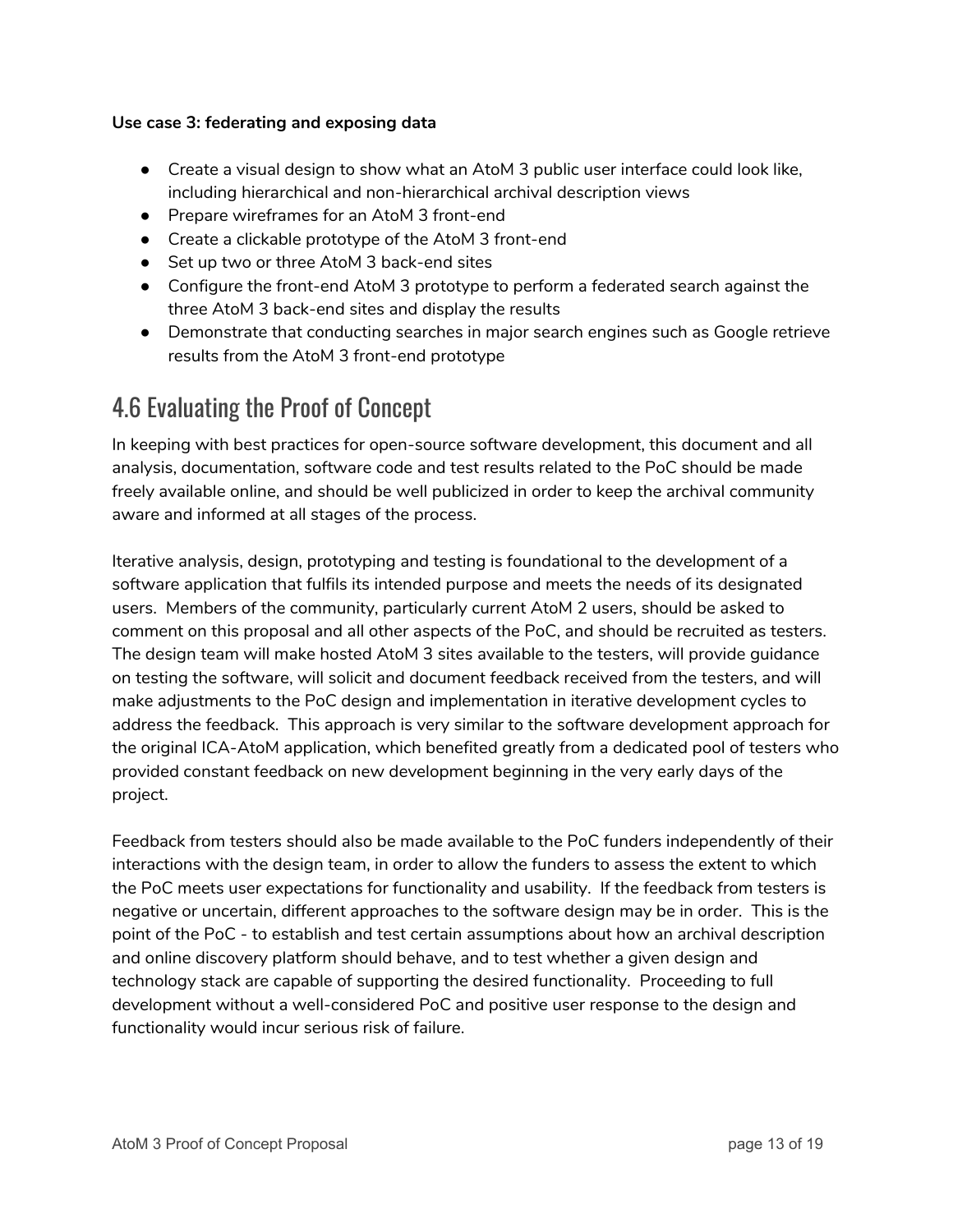# <span id="page-13-0"></span>**5. Proposed technical architecture (high-level)**

Because there are many open-source tools capable of supporting some of the proposed functionalities of AtoM 3, the PoC, and ultimately AtoM 3 itself, need not be built entirely from scratch. In the months before the meetings at King's College, the authors of this document spent considerable time reviewing existing open-source projects to determine what might be usable for AtoM 3, settling on Fedora $\overset{\circ}{\,}$  as a good candidate upon which to build the platform. The diagram below shows a high-level system architecture which uses Fedora as the back-end repository platform to manage digital objects and link them to their descriptive metadata, which are held in a triple-store. Descriptive metadata (along with related digital objects) are either imported into Fedora from AtoM 2 databases and converted to RDF, or entered via web-based data entry templates directly by archivists and other staff users. For public users, the data are browsed and queried via front-end web-based interfaces using SPARQL query functionality $^{\rm 10}$ which can display the content hierarchically or non-hierarchically, with digital object display enhanced by viewers based on the IIIF specification. A more detailed architecture diagram and description of the technology stack is available in **Appendix B**.



<span id="page-13-1"></span><sup>&</sup>lt;sup>9</sup> Fedora is an open-source digital repository system with native Linked Data support. The Fedora community is supported by the non-profit DuraSpace organization. <https://duraspace.org/fedora/>.  $10$  SPARQL is a query language designed to retrieve and manipulate RDF data.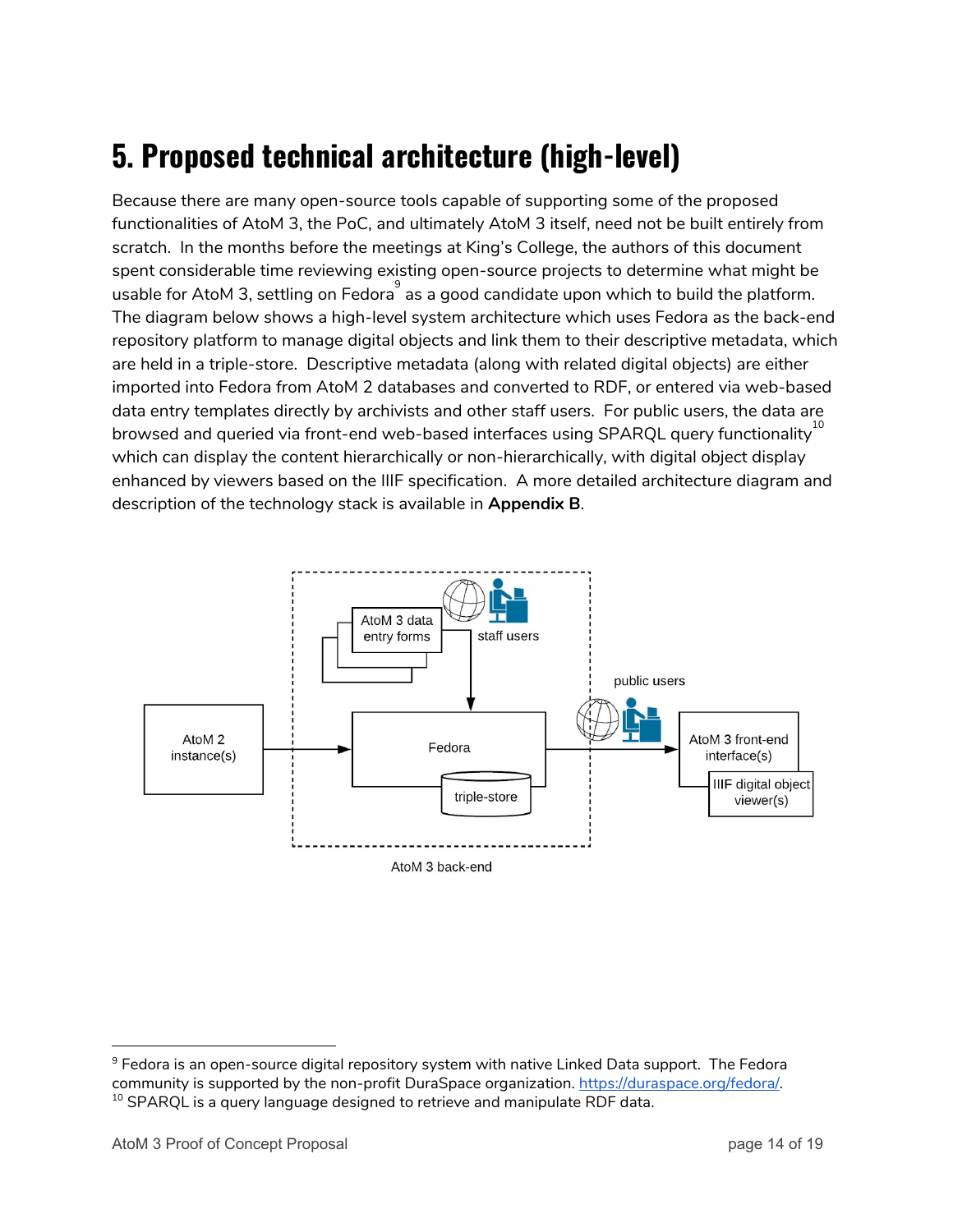# <span id="page-14-0"></span>**APPENDIX A: THE CASE FOR LINKED DATA**

### <span id="page-14-1"></span>Better sharing of information

"Linked Data" is a way of structuring data so that disparate sources of information can be connected in ways that can be understood by computers. This is very different from embedding hypertext links in web pages, which requires the user to manually open the links in order to understand the relationship between the two resources. For example, in the Linked Data world, a body of records and a name authority can be linked in a meaningful way, so that a search engine can understand that the person or organization in the name authority has a specific relationship to the records, such as creator, accumulator, author, subject, custodian, etc. Linked Data also facilitates information sharing, so that, for example, multiple record sets held by multiple organizations can be linked to a central name authority. Linked Data also allows archival, bibliographic, citation, museum object, images and map data (among many types of resources) to be cross-referenced, bringing the heritage information management communities together. Useful resources for understanding Linked Data for the cultural heritage sector can be found at <http://publish.illinois.edu/linkedspcollections/outcomes/> and [http://lodlam.net/.](http://lodlam.net/) See also <http://www.canadiana.ca/pcdhn-lod> and [https://linkedjazz.org/,](https://linkedjazz.org/) two examples of Linked Data projects.

### <span id="page-14-2"></span>Easier aggregation and updates in multi-repository portal sites

Data aggregation in portal sites is better supported through the use of Linked Data than with traditional hierarchical description. Although AtoM 2 is used by many organizations to describe archival holdings and make them available online, the software has never fully met the need for archives to fully expose their content on the web. Aggregating data from multiple AtoM instances to portal sites such as Archeon and ArchivesCanada, for example, is a somewhat cumbersome process of importing updated data via CSV and EAD import and replacing existing content. The data that reside in multiple locations can easily become out of sync with the portal sites, and the problem is compounded when data are aggregated at multiple levels (for example, local sites contributing to a regional portal; regional portals contributing to a national portal; national portals contributing to international portals). This problem is due in part to the data models involved: updated descriptions must be exported and imported manually or via scheduled OAI harvests in what essentially amounts to recurring data migrations from local instances to data aggregators.

Linked Data, on the other hand, is designed for dynamic querying across multiple information sources, and for assembling results into web interfaces. The differences between using Linked Data and traditional archival description for aggregating data into portal sites is depicted in the diagram below.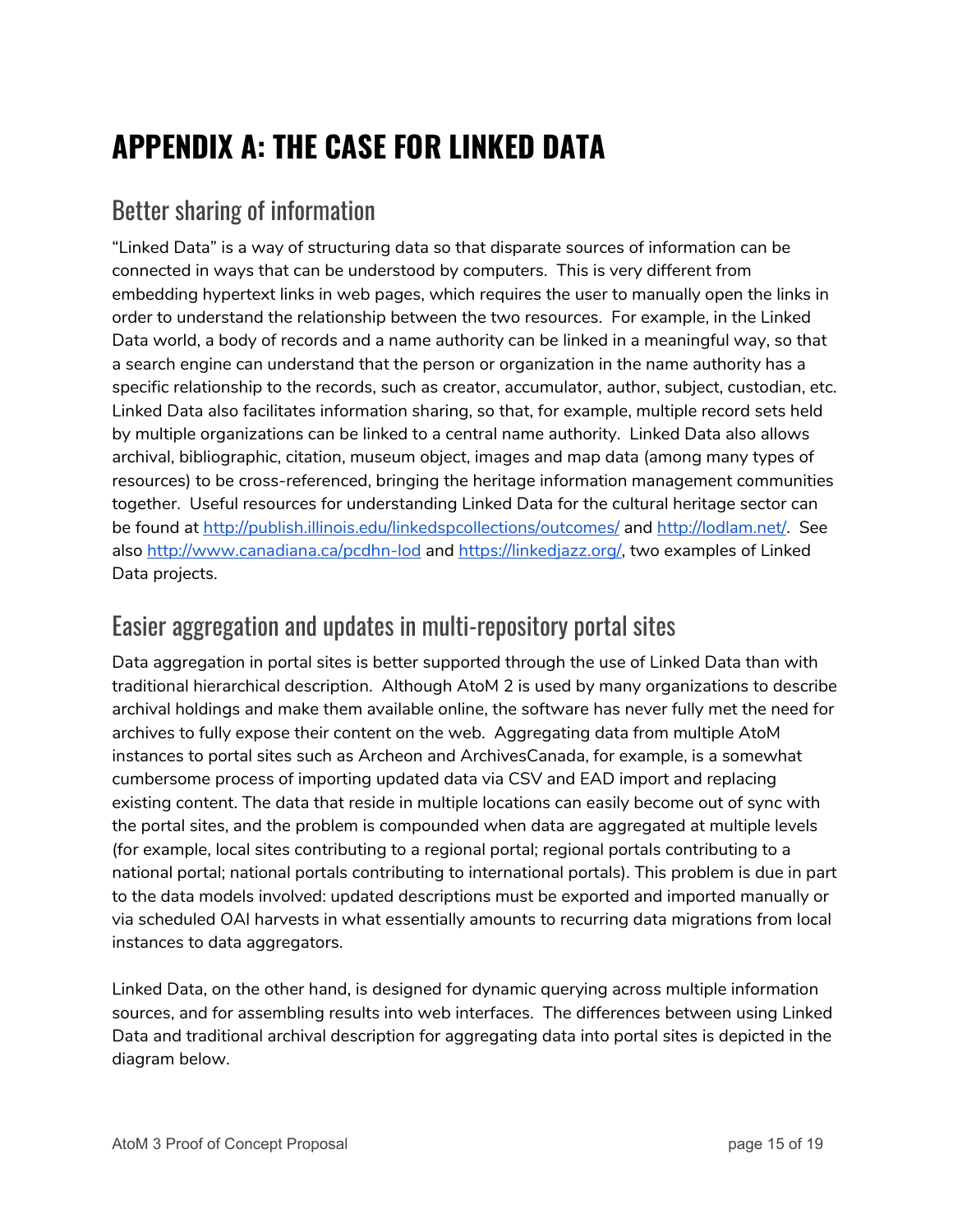

#### <span id="page-15-0"></span>More context, more meaning, more nuance

Linked Data is also better at representing complex relationships and contextual information in archival description. Traditional archival description emphasizes ownership and custody of records and the primacy of a single creator for an aggregation of records. However, the real world rarely accords so cleanly with such a model, especially in the digital age. Contemporary archival theorists have increasingly argued that records originate from dynamic interactions between diverse individuals and communities, and that attributing provenance of a fonds, series, file or other unit of description to a single source is often overly simplistic. Descriptive standards such as ISAD(G), ISAAR and RAD (Canadian Rules for Archival Description) prescribe arrangement of aggregations of records into hierarchies, with creators attached to the highest possible level of description and inherited by lower levels. Linked Data schemas, on the other hand, make it possible to capture rich relationships between individuals and communities that intersect with records as creators, custodians and subjects. Rather than a single dominant narrative, a Linked Data approach also allows for a multiplicity of narratives to be captured as statements about a resource, including a multi-provenantial approach to description and arrangement.

In AtoM 2, hierarchical arrangement and limited relationships between agents and records are enforced by the underlying relational database model on which the software is built. In a Linked Data platform, much more expressive relationships are made possible by the use of ontologies designed specifically for that purpose. RiC, for example, contains many possibilities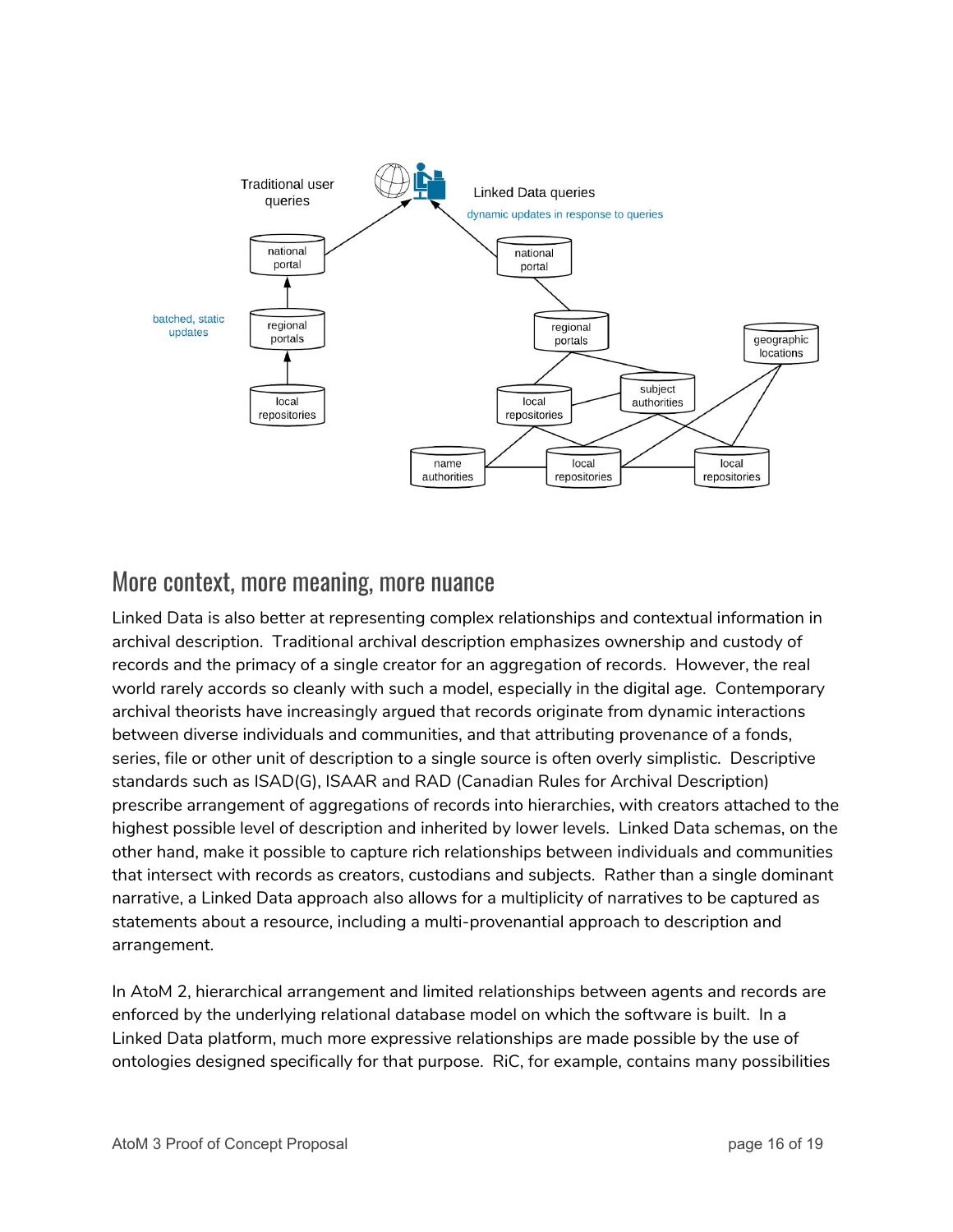for expressing the complex interactions between individuals, organizations, functions and record sets.

## <span id="page-16-0"></span>Better support for standardization

Greater standardization in descriptive practices is also more possible with Linked Data, which is designed to allow for linkages with name authorities, controlled vocabularies and other external sources of information. When a data value in a Linked Data platform is a link instead of text, the relationship between the description and the linked external resource can be made meaningful and the linked resource can be displayed together with the data to which it has been linked. For example, an authority record for a school can include a link to an authority record for an individual, and the link can specify whether the individual attended the school or was a teacher or administrator, etc. Other links between the school and individuals can allow search engines to infer relationships between the individuals, and visualization tools consuming the Linked Data can then present those relationships in ways that are not possible if the archivist or researcher is simply following links embedded in free text descriptions. Many organizations can make use of the same name authorities, rather than laboriously writing their own administrative and biographical histories and using those histories strictly for their own archival descriptions.

### <span id="page-16-1"></span>Meeting the need with AtoM 3

The increasing availability of Linked Data services from cultural heritage institutions allows for such linkages to be made only when applications that can consume this data exist. Name authorities, controlled vocabularies and even archival ontologies and data models are rapidly becoming more common and more readily available, but there are few, if any, software applications with a specifically archival focus that can ingest and reuse this data, or contribute back to the Linked Data ecosystem. Linked Data-based applications such as Islandora and Samvera, and data aggregators such as Digital Public Library of America and Europeana, are designed for libraries, which focus their efforts on publications and collections rather than naturally accumulating bodies of records with complex contexts of creation and use.

With the International Council on Archives' shift towards a single, unified archival standard rooted in Linked Data and other changes in the archival description landscape, there is a great need for an open-source, freely available archival description application that can author and expose Linked Data and meet the requirements of small and large institutions alike. AtoM 3 will be designed to meet this need.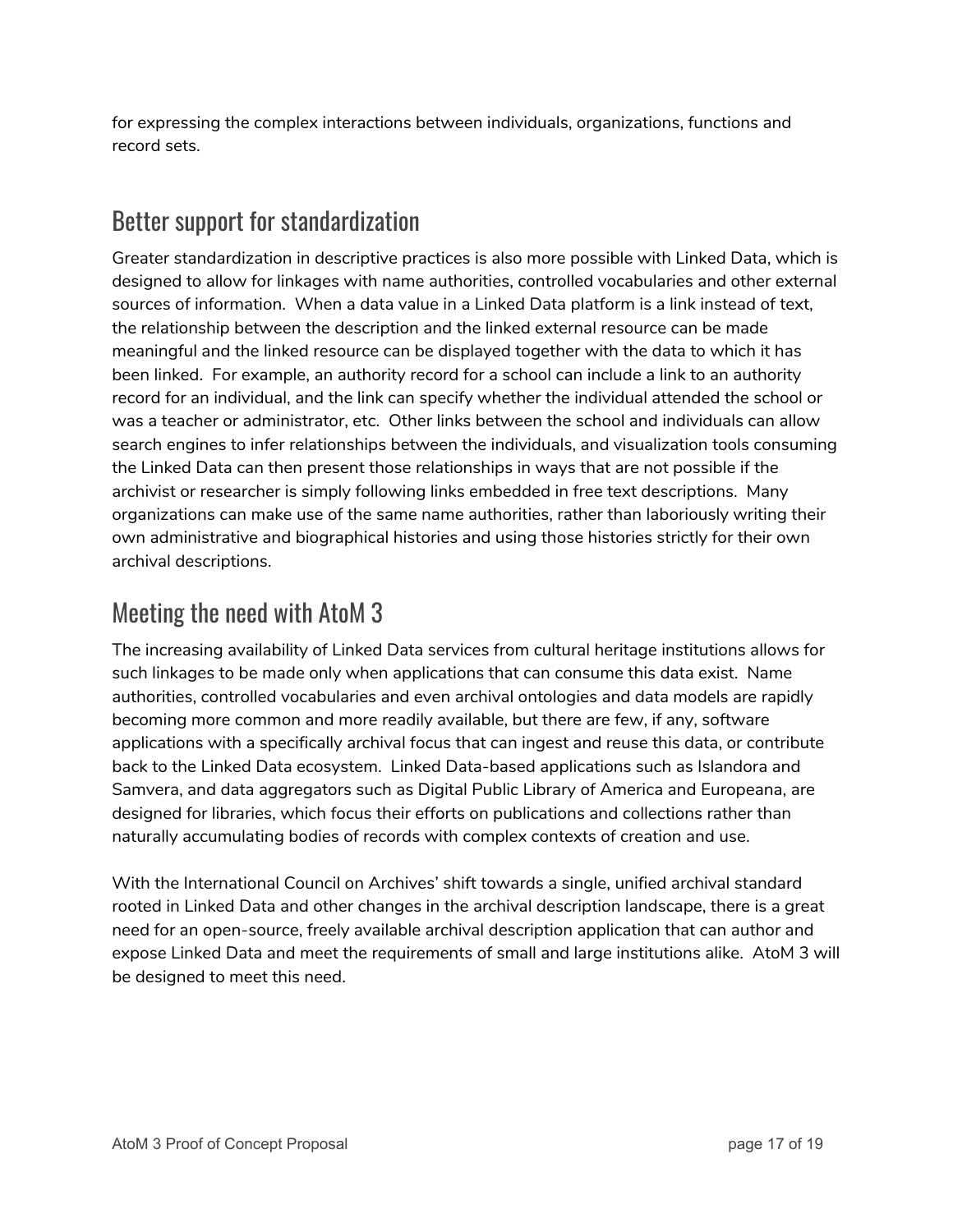# <span id="page-17-0"></span>**APPENDIX B: PROPOSED TECHNICAL ARCHITECTURE (DETAILED)**

The architecture diagram and associated narrative below describe the components of the PoC and how they would be used to accomplish the tasks described in the use cases and user stories.



#### **In this diagram:**

 $\bullet$  An RDF Mapping Language (R2RML) $^{11}$  engine such as CARML $^{12}$  converts AtoM 2 MySQL data to RDF triples, and loads the RDF triples to an AtoM 3 back-end based on

 $11$  R2RML is "a language for expressing customized mappings from relational databases to RDF datasets". <https://www.w3.org/TR/r2rml/>.

<sup>&</sup>lt;sup>12</sup> "CARML - A pretty sweet RML engine" <https://github.com/carml/carml>